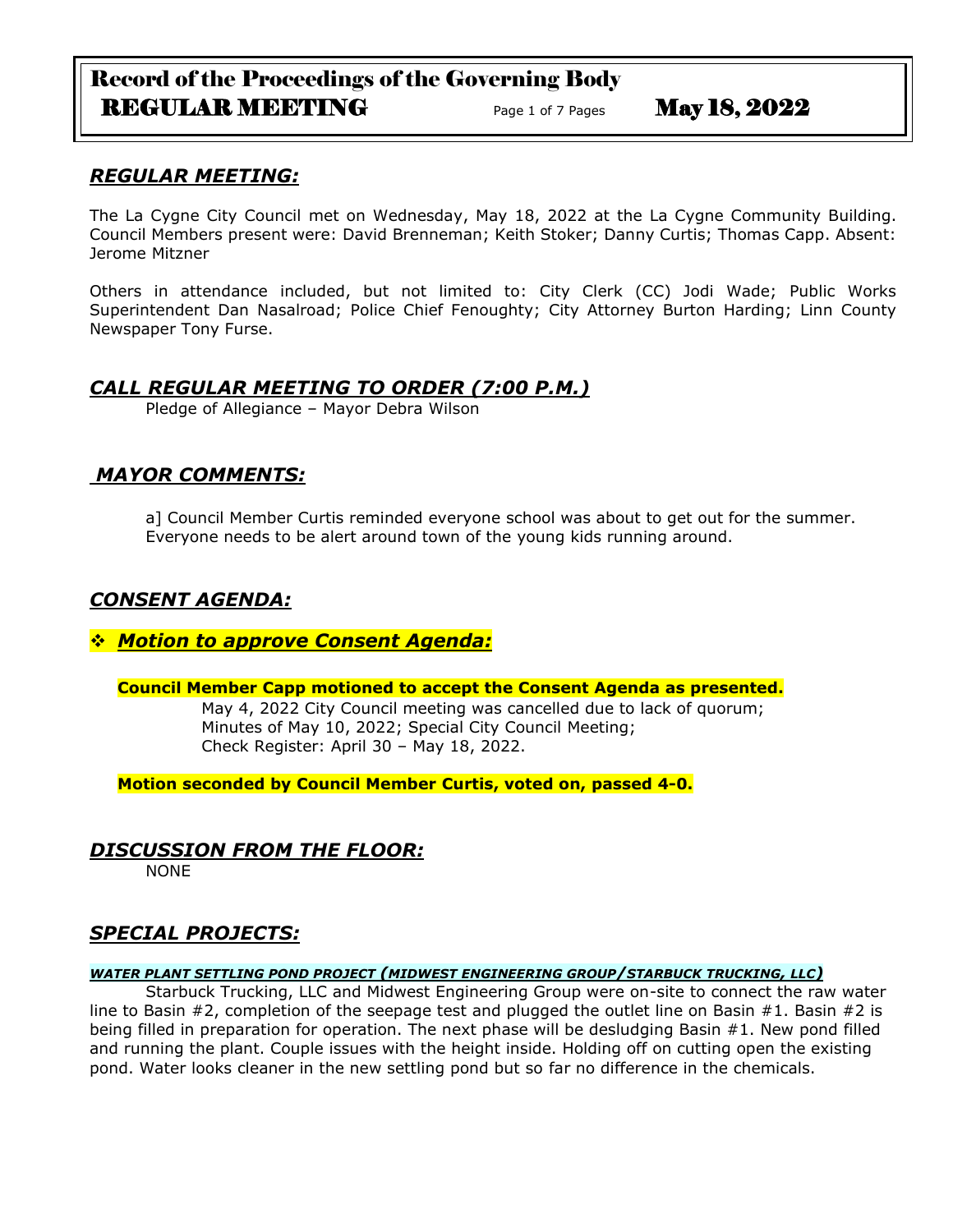# *SPECIAL PROJECTS CONTINUED:*

*SEWER REHABILITATION PROJECT (BG CONSULTANTS)*

The contract between Nowak and the City was presented for signature. The notice to proceed was reviewed and dated to start May 30, 2022 with 355 calendar days for substantial completion and 365 calendar days for final completion. PWS Nasalroad informed the council he would be meeting with NOWAK and BG Consultants to review an alternate installation process for the 4-6 sewer mains which need to be fully replaced. Council Member Curtis inquired about the issue with the road at the intersection of Lincoln Ave. and 7<sup>th</sup> street where there is a "sink hole" at the sewer main location. PWS Nasalroad stated BG Consultants is planning to CCTV the main at that location to determine for sure the issue in order to repair. It will be addressed in this project.

### ❖ *Motion*

**Council Member Curtis motioned to approve for Mayor Wilson, CC Wade and City Attorney Harding to sign the contract agreement with NOWAK Construction. Motion seconded by Council Member Stoker voted on, passed 4-0.**

#### *STREET PROJECT – KDOT CCLIP PROJECT AT KS HWY 152 AND INDUSTRIAL BLVD (KDOT/KILLOUGH CONSTRUCTION/CFS ENGINEERING)*

PWS Nasalroad handled some issues arose on Monday regarding the overlay on Industrial Blvd. The concrete contractor has cooperated and worked through the issues. PWS Nasalroad, Council Member Capp, KDOT, BG Consultants, CFS Engineers and Killough all met on the jobsite to review the issues. KDOT will be required to be on-site prior to the pouring the Industrial Blvd. overlay again. The concrete contractor is having some trouble getting scheduled for more concrete but is determined to make it happen in the next couple of days.

#### *NEW FIRE STATION/PUBLIC SAFETY BUILDING*

CC Wade visited with Rick Zingre regarding preparations for plans for bidding purposes. To avoid more cost in design since the foundation for a metal building would be different then for a Pole Barn building, Rick advised the council to select one style and proceed with the design. Rick will also present an itemized cost for his services. The Council can then decide what consulting services they would like to have from the architect for this project. Discussion was held on whether to go with steel or pole barn (post & beam). Council Member Curtis thought maybe it was not worth chasing the idea of post & beam. Council Member Stoker and Council Member Brenneman would like to see the difference in the estimated cost.

## ❖ *Motion*

**Council Member Curtis motioned to approve up to \$5,000 for preliminary services from Zingre & Associates to provide estimated costs for a pole barn (post & beam) style building. Motion seconded by Council Member Stoker voted on, passed 4-0.**

*ARPA (AMERICAN RESCUE PLAN ACT)* No updates at this time.

#### *STORMWATER MASTER PLAN*

Signed agreement was emailed to BG Consultants.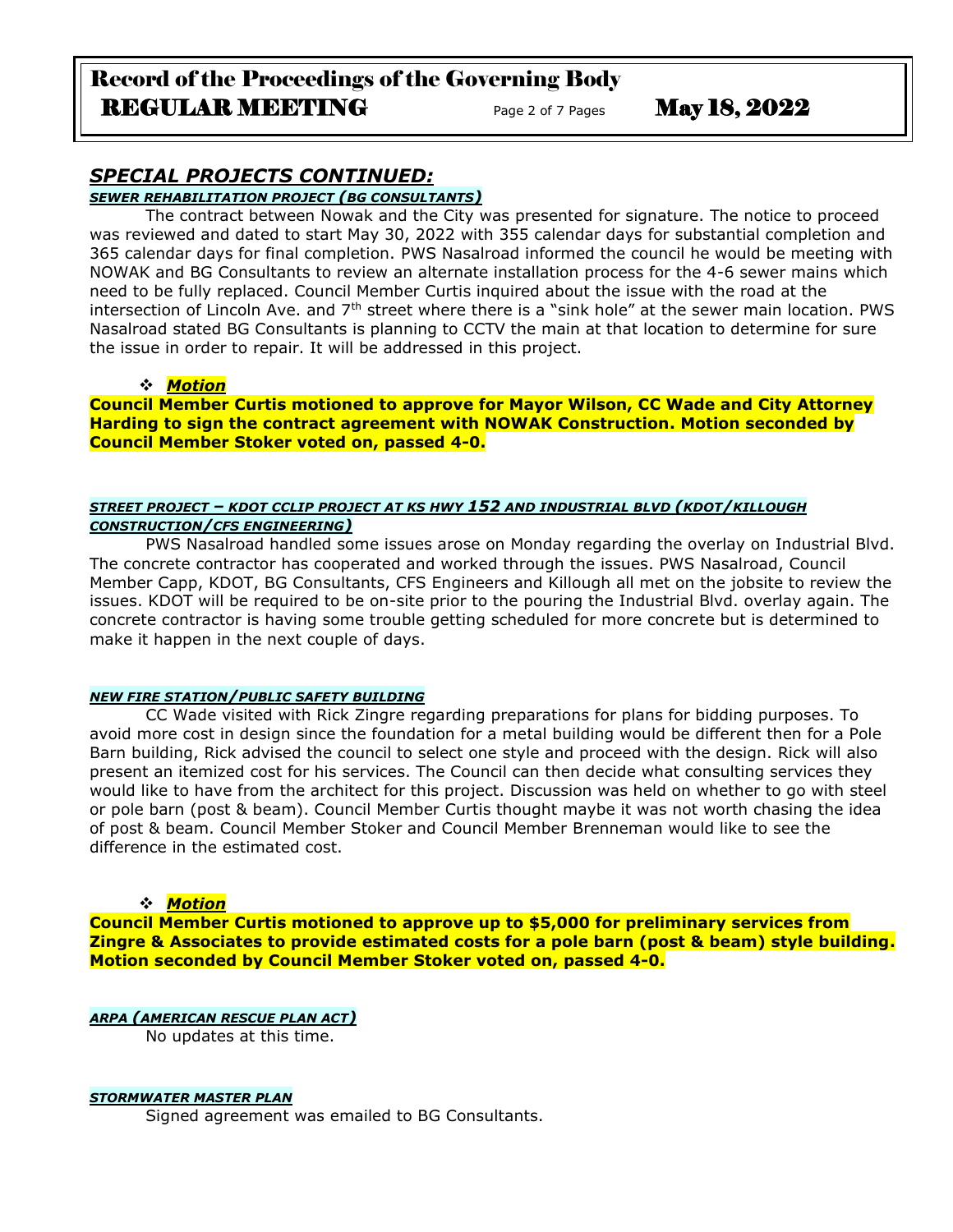# Record of the Proceedings of the Governing Body REGULAR MEETING Page 3 of 7 Pages May 18, 2022

# *REPORTS OF CITY OFFICERS:*

## **CITY ATTORNEY –BURTON HARDING:**

City Attorney Harding had Municipal Court last night. Several violations for codes in court. Judge Fisher has applied for the Miami County position which could affect his ability to serve as the judge for the City of La Cygne. City Attorney Harding is still working on a court appointed attorney. City Attorney Harding also reviewed some items submitted from CC Wade for the upcoming sewer project.

### ❖ *Motion*

**Council Member Capp motioned to go in to executive session for 10-minutes for consultation with an attorney for the city which would be deemed privileged in an attorney-client relationship regarding 109 N. 2nd Street and will return to the Council table at 7:29p.m. Motion seconded by Council Member Stoker voted on, passed 4-0. 7:19p.m.**

Others in attendance included, but not limited to: City Attorney Harding

# *OPEN SESSION RESUMED AT 7:29 p.m.:*

## **POLICE CHIEF – TINA FENOUGHTY :**

7- Traffic Stops Conducted Citations issued since last meeting - 8

| Speed School Zone       | <b>Registration Viol</b> |    |
|-------------------------|--------------------------|----|
| Suspended License       | No Tag                   |    |
| Insurance               | <b>NO DL</b>             | O. |
| Speed Construction Zone | Speed                    | O. |
| Vicious Dog/RAL/Tag     | Paraphernalia            | 0  |
| Illegal Burn            | Equipment                |    |

### **Calls for Service / Reports – 5/09/22 thru 05/17/22**

| Animal Complaint - 17     | Traffic Complaints - 3            |
|---------------------------|-----------------------------------|
| Assist Outside Agency - 3 | Suicidal Subject - 5              |
| Ambulance $-1$            | Citizen Assist CFS / contact - 40 |
| Fingerprints $-2$         | Juvenile Incident - 2             |
| Check Welfare $-6$        | Federal Record Checks- 2          |
| Follow $Up - 30$          | Criminal Damage - 1               |
| Suspicious Activity - 15  | Civil Matter $-5$                 |
| Vehicle Lockout - 4       | Found Property- 3                 |
| Theft $-4$                | Non-Injury Accident - 1           |
| Noise Complaint $-2$      | Trespass $-3$                     |
| Disturbance $-7$          | Warrant Attempt - 0               |
| Felony Warrant $-1$       | Misdemeanor Warrant - 3           |
| Harrasing Phone Call $-3$ | Fireworks $-1$                    |
| Unattended Death $-1$     | Mental Health - 6                 |
| Trespass $-3$             | 911 Hang up $-2$                  |
| Battery $-1$              | Disorderly Conduct - 1            |
|                           |                                   |

**VIN Inspections-** 4 completed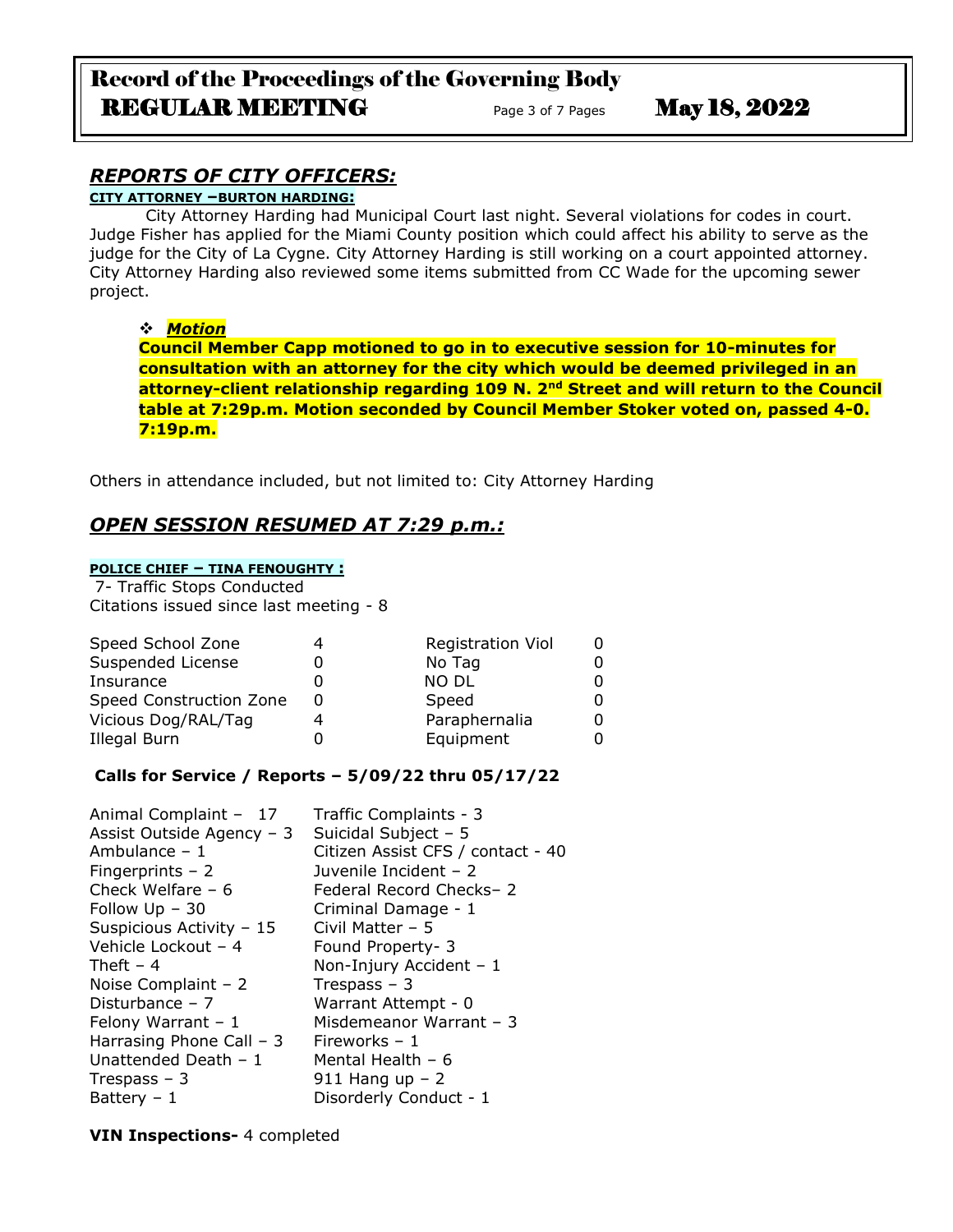# Record of the Proceedings of the Governing Body REGULAR MEETING<br>
Page 4 of 7 Pages May 18, 2022

# *REPORTS OF CITY OFFICERS CONTINUED:*

## **POLICE CHIEF – TINA FENOUGHTY :**

Chief Fenoughty indicated to the council the calls have exploded out of the water with summer approaching and maybe the full moon. Her department has been stacked with calls. Couple of other agency have come in to help. Chief Fenoughty addressed a recent event with a passenger being taken to the jail in the rear passenger seat of her police vehicle. Chief Fenougty is looking in to some cage options to protect the window from the actions of the rear passenger.

#### **CODES ENFORCMENT – ALLISON FOX:**

The conex container has been removed from 807 N. 6<sup>th</sup> Street. Officer Fox is working on the UTV/ATV project as time allows. Nuisance letters were sent to the owner of the Manufactured home park. A phone call was received from the general manager of the park. To date code letters have been sent to nine (9) patrons regarding grass, one (1) for nuisance (going to court), one (1) for citation for INOP and two (2) new INOPS.

#### **PUBLIC WORKS DEPARTMENT – PUBLIC WORKS SUPERINTENDENT (PWS) DAN NASALROAD:**

Report from 4/10/22 to 5/18/2022

### **Committee Discussions**

Water and Gas:

- Water plant evaluation is continuing. Preliminary report in the next two weeks;
- New pre-sedimentation pond is on line to the plant;
- Old pond was set to be drained today but due to the rain it will be next week;
- Fencing contractor is working on a quote for new fencing around the settling ponds. PWS Nasalroad had temporary orange fencing put up for now.

#### Street:

- CCLIP project issues. The overlay specs were not met and all was removed and will maybe pour tomorrow;
- County graded North 8<sup>th</sup> Street. Thank you to Linn County for helping;
- Scheduled to start pothole repairs next week;
- Access aprons(?)
- PWS Nasalroad has left some messages for the beaver trapper to address the beavers located on the North and South side of KS Hwy 152 near the pedestrian bridge.
- PWS Nasalroad would like to request the services of BG Consultants on an hourly basis for the remainder of the CCLIP project.

#### ❖ *Motion*

**Council Member Capp motioned to proceed with BG Consultants on an hourly basis as needed and as outlined in the consultant-client agreement for the remainder of the KDOT CCLIP project. Motion seconded by Council Member Stoker voted on, passed 4-0.**

Sewer:

- Meeting with NOWAK on Friday, May 20, 2022;
- Researching mower options.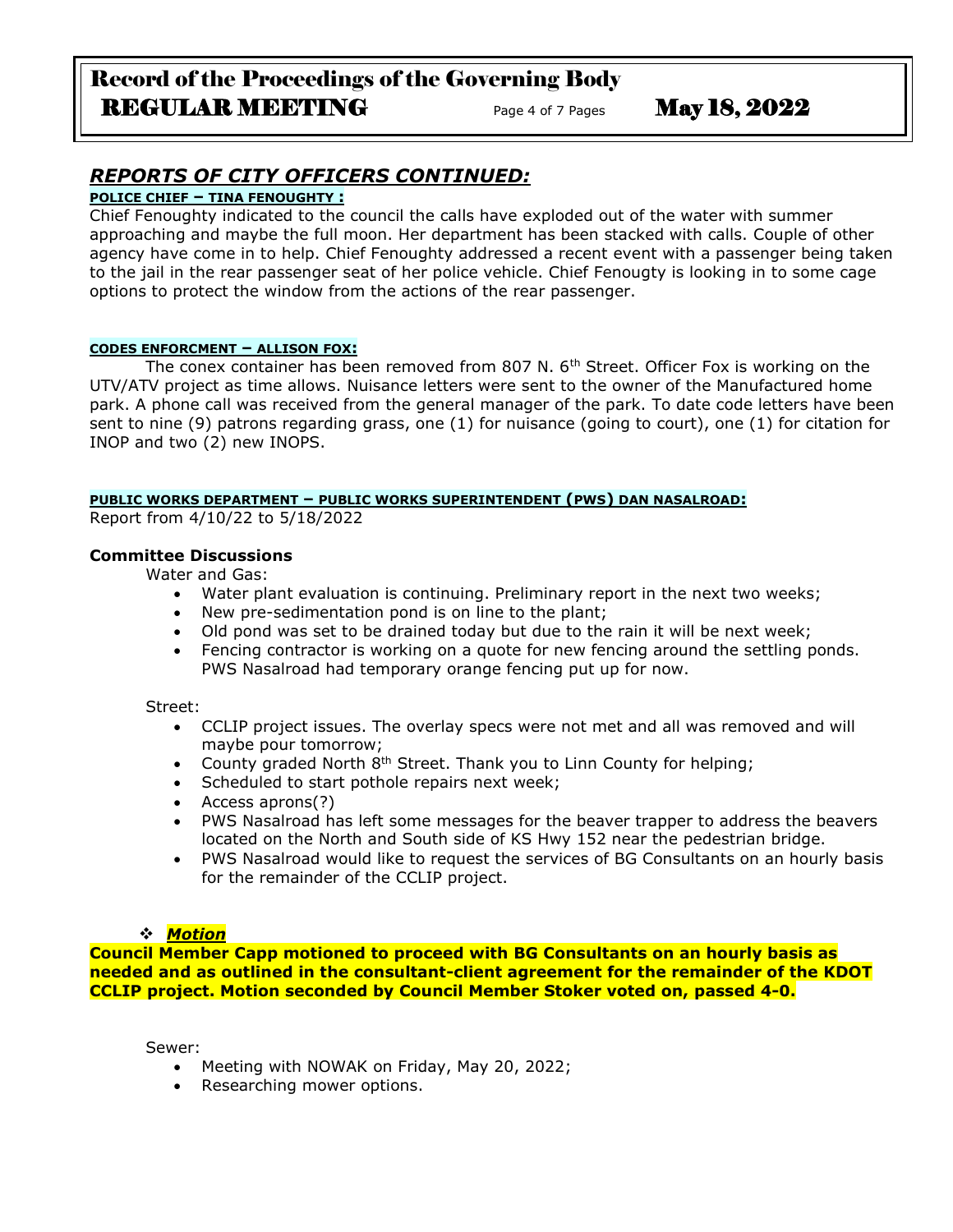#### *REPORTS OF CITY OFFICERS CONTINUED:* **PUBLIC WORKS DEPARTMENT – PUBLIC WORKS SUPERINTENDENT (PWS) DAN NASALROAD:**

Park:

- Pool inspection performed today, found leaks on the niches for the waterslide. A temporary repair has been made but will have to be addressed at the end of the season.
- Finished all plumbing repairs in the park

#### Cemetery:

• Mowing and getting ready for Memorial Day.

#### **FIRE DEPARTMENT – DAN NASALROAD:**

• Went to La Cygne Elementary School and did fire safety classes. Thank you to Jake Nasalroad and Deputy Angie for helping to set things up. Participated in two (2) preschool class presentations.

## *COUNCIL COMMITTEE REPORTS:*

*WATER & GAS - NONE*

#### *STREET -NONE*

*SEWER - NONE*

#### *PUBLIC SAFETY -NONE*

✓ Mobile/Manufactured/Modular Home Code.

#### ❖ *Motion*

**Council Member Stoker motioned for a council workshop at 6pm on June 1, 2022 for the review of Article 18 pertaining to Manufactured Home parks. Motion seconded by Council Member Brenneman voted on, passed 4-0.**

#### *COMMUNITY BUILDING-*

Council Member Brenneman asked about removing the \$100 disinfection fee which was added during the COVID pandemic. Discussion was held.

#### ❖ *Motion*

**Council Member Brenneman motioned to remove the \$100 disinfection fee for the cleaning of the community building when rented. Motion seconded by Council Member Curtis voted on, passed 4-0.**

*EMPLOYEE RELATIONS & TRAINING-NONE CEMETERY – NONE PARK-NONE*

*SPECIAL COMMITTEE REPORTS: EMERGENCY MANAGEMENT- NONE*

*CHAMBER OF COMMERCE - NONE*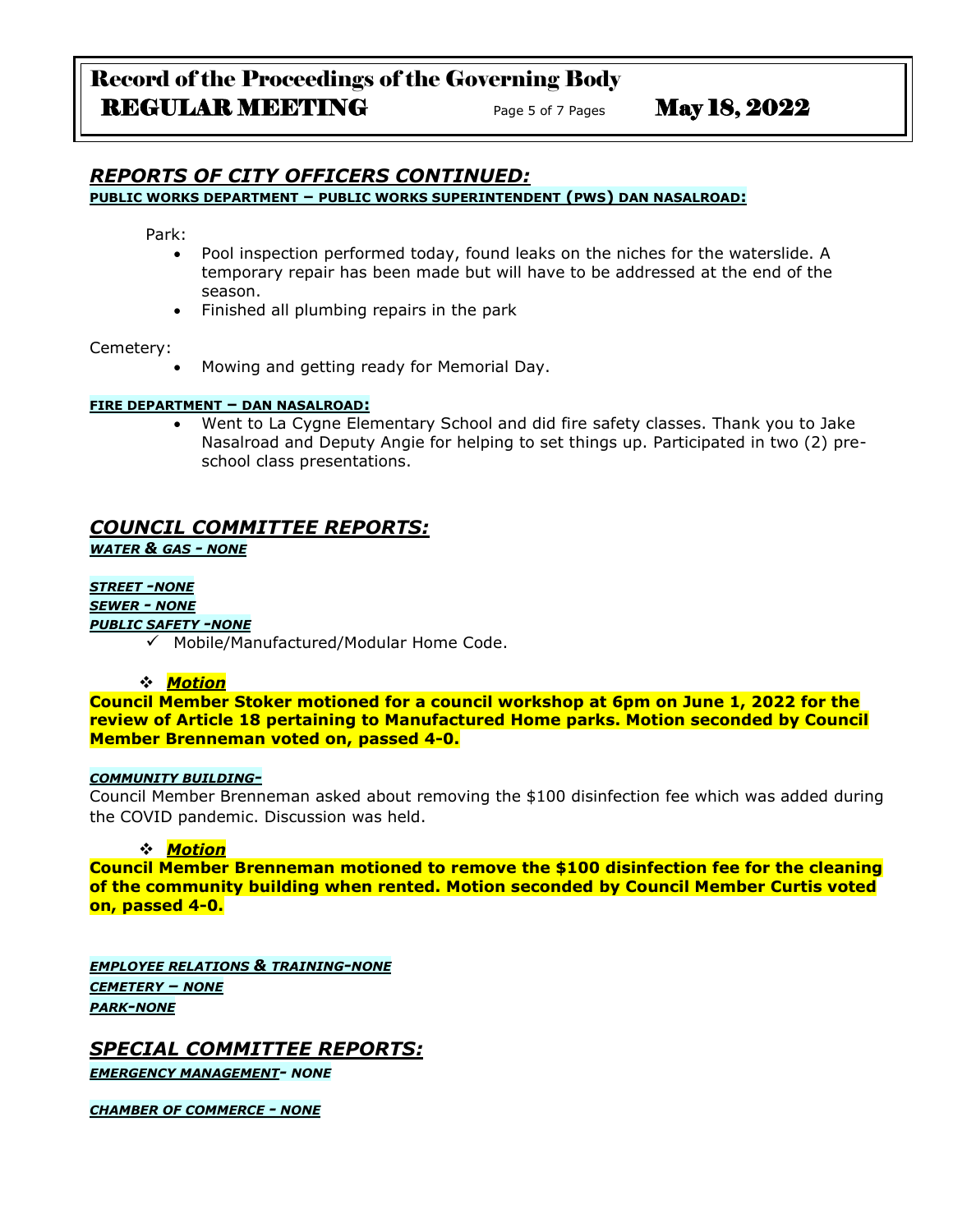# Record of the Proceedings of the Governing Body REGULAR MEETING<br>
Page 6 of 7 Pages May 18, 2022

# *SPECIAL COMMITTEE REPORTS CONTINUED:*

### *PLANNING & ZONING COMMISSION (PZC) -*

CC Wade asked City Attorney Harding about the process for the recommendation regarding 602 N.  $5<sup>th</sup>$ Street. A motion was made at the Planning & Zoning April 13, 2022 meeting but CC Wade was not sure if the process was being handled properly. Discussion was held regarding advertising for bids for demolition and determination for sub-dividing lots. City Attorney Harding indicated the City Council would be the governing body to advertise and approve bids for demolition. The Planning & Zoning can make the recommendation for the council to proceed with demolition. The Planning & Zoning Commission can review the lot regarding sub-division and make a recommendation to the council for approval. CC Wade will review the process with the Planning & Zoning Commission and will have the commission rescind the motion made at the April 13, 2022 meeting. Council Member Stoker asked City Attorney Harding if the council could proceed with advertising for bids for the demolition of 602 N. 5<sup>th</sup> Street and City Attorney Harding concurred.

## ❖ *Motion*

**Council Member Stoker motioned to approve for CC Wade to proceed with advertising for sealed bids for the demolition of 602 N. 5th Street. Motion seconded by Council Member Capp voted on, passed 4-0.**

# *UNFINISHED BUSINESS:*

## **WATER AND SEWER RATE ANALYSIS PROPOSAL FROM CARL BROWN**

Tabled until receipt of the water treatment plant analysis.

## *NEW BUSINESS:*

**RESOLUTION NO.\_\_\_ GENERAL OBLIGATION TEMPORARY RENEWAL AND IMPROVEMENT NOTES SERIES 2022 FOR THE SEWER REHABILITATION PROJECT INTERIM FINANCING.**

CC Wade reviewed the purpose for Resolution No.\_\_\_ General Obligation temporary renewal and improvement notes Series 2022 for the Sewer Rehabilitation Project Interim Financing. The bonds were sold today and the interest rate came in at 3.25. These bonds will redeem the prior temporary notes taken through Labette Bank for the design phase of the sewer project.

## ❖ *Motion*

**Council Member Capp motioned to approve Resolution No. 444 general obligation temporary renewal and improvement notes Series 2022 for the sewer rehabilitation project interim financing. Motion seconded by Council Member Brenneman voted on, passed 4-0. 8:05p.m.**

**SERIES NOTE 2022 FOR THE SEWER REHABILITATION PROJECT PAPERWORK FOR BOND PURCHASE TO INCLUDE: NOTE PURCHASE AGREEMENT, TRANSCRIPT CERTIFICATE, AGREEMENT BETWEEN ISSUER AND AGENT, UNDERWRITING SAFEKEEPING AGREEMENT, CLOSING CERTIFICATE AND CONTINUING DISCLOSURE UNDERTAKING.**

## ❖ *Motion*

**Council Member Capp motioned to for Mayor Wilson and CC Wade to sign all paperwork for the Series Note 2022 bond purchase. Motion seconded by Council Member Curtis voted on, passed 4-0.**